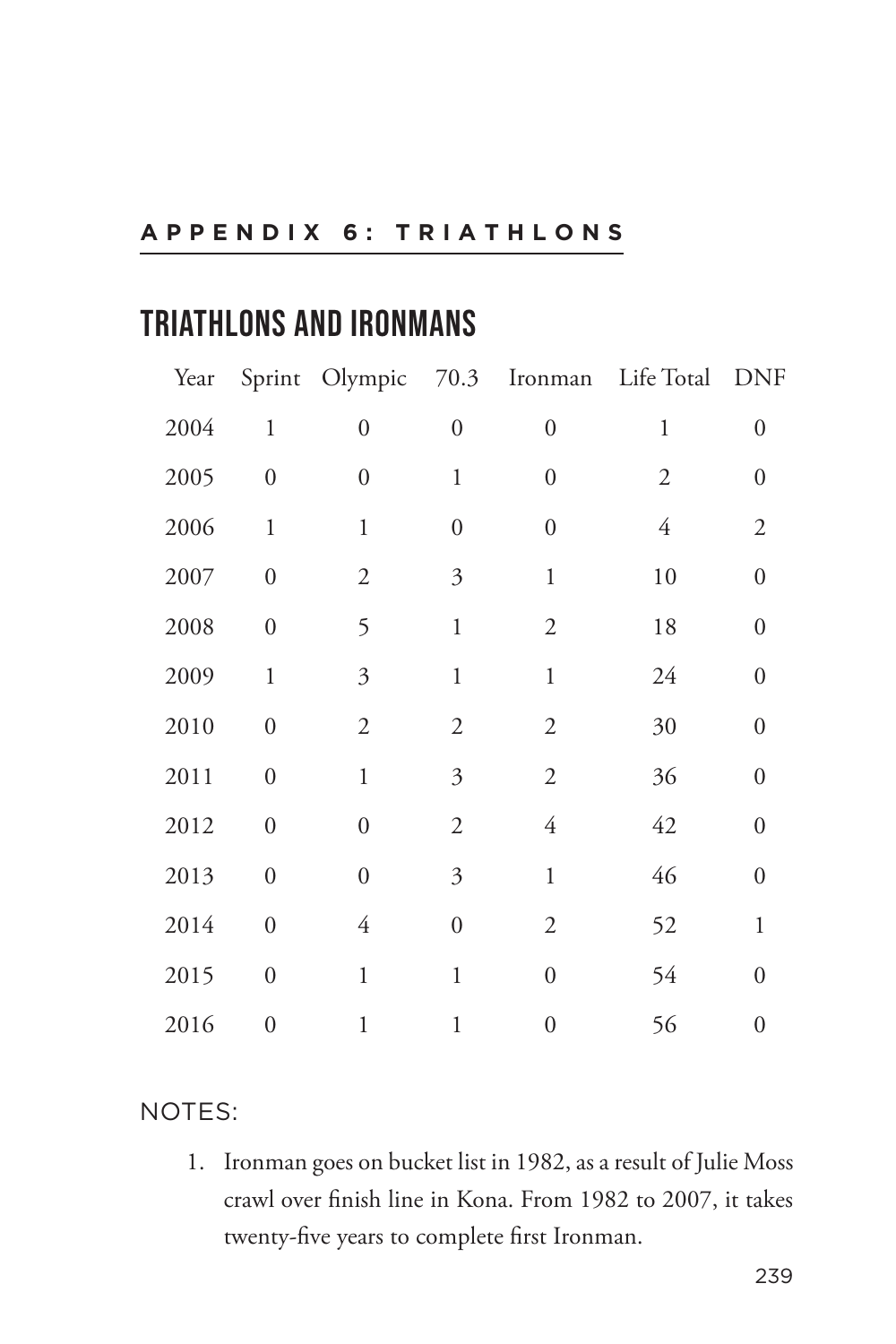- 2. In 2008, put Kona Ironman World Championship on bucket list; raced it in 2013, five years later.
- 3. In 2005, put 70.3 World Championship on bucket list; completed it in 2007, two years later.
- 4. In 2008, put *Ironman—all continents except Antarctica* on bucket list; completed it in 2011, three years later.
- 5. Several podium finishes along the way.
- 6. Overall summary: three sprints; twenty Olympics; seventeen 70.3s; fifteen 140.6s; three DNFs.

| Date          | Race          | Swim T1    | <b>Bike T2</b>   | Run        | <b>Total</b> |
|---------------|---------------|------------|------------------|------------|--------------|
| $3-14-04$     | Temecula      | 4:54       | 56:16            | 27:55      | 1:31:47      |
|               | Sprint        | 150 yards  | 16 miles         | 5K         |              |
| $6 - 13 - 05$ | Honu          | 1:02:51    | 3:51:58          | 3:05:11    | 8:11:00      |
|               | 70.3          | 1.2 miles  | 56 miles         | 13.1 miles |              |
| $4 - 02 - 06$ | Temecula      | 6:08       | 58:14            | 27:08      | 1:31:33      |
|               | Sprint        | 150 yards  | 16 miles         | 5K         |              |
| $4 - 22 - 06$ | Desert        | 23:44 4:32 | $1:11:00$ $1:41$ | 53:12      | 2:33:54      |
|               | International | .9 miles   | 25 miles         | 10K        |              |
| $6 - 01 - 06$ | Honu          | 1:15       | <b>DNF</b>       |            |              |
| $7 - 29 - 06$ | Vineman       | 70.3       | <b>DNF</b>       |            |              |
| $3 - 28 - 07$ | Mooloolaba    | 31:40      | 1:27:00          | 1:02:58    | 3:01:40      |
|               | International | .9 miles   | 25 miles         | 10K        |              |
| $6 - 02 - 07$ | Honu          | 43:03 5:11 | 3:11:00 2:51     | 2:26:00    | 6:28:55      |
|               | 70.3          | 1.2 miles  | 56 miles         | 13.1 miles |              |

## **TRIATHLON HISTORY**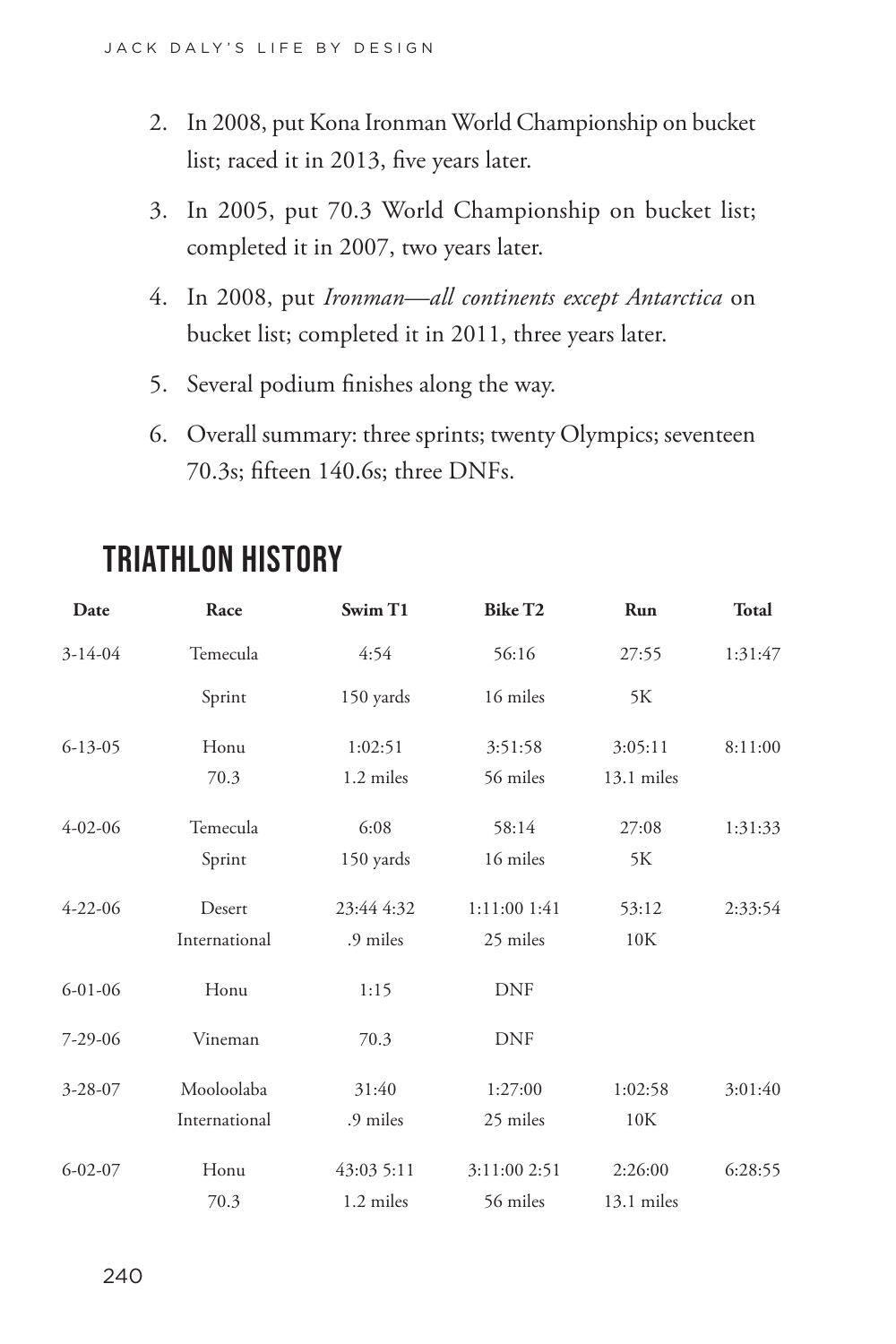| $7 - 21 - 07$ | Vineman           | 59:56         | 3:35:00      | 2:40:00        | 7:19:44  |
|---------------|-------------------|---------------|--------------|----------------|----------|
|               | 70.3              | 1.2 miles     | 56 miles     | 13.1 miles     |          |
| $8-19-07$     | Ironman UK        | 1:22:39 10:11 | 7:38:59 6:15 | 5:33:38        | 14:51:18 |
|               | 140.6             | 2.4 miles     | 112 miles    | 26.2 miles     |          |
| $9 - 06 - 07$ | LA Tri            | 36:42 6:21    | 1:18:26 3:54 | 1:01:01        | 3:06:02  |
|               | Olympic           | .9 miles      | 25 miles     | 10K            |          |
| $11-10-07$    | Clearwater        | 43:34         | 2:55:56      | 2:25:16        | 6:14:19  |
|               | World 70.3        | 1.2 miles     | 56 miles     | 13.1 miles     |          |
| $3 - 27 - 08$ | Mooloolaba        | 35:07         | 1:25:28      | 58:18          | 2:58:53  |
|               | International     | .9 miles      | 25 miles     | 10K            |          |
| $4 - 6 - 08$  | Australia Ironman | 1:29:10       | 7:24:22      | 5:50:34        | 14:44:07 |
|               | 140.6             | 2.4 miles     | 112 miles    | 26.2 miles     |          |
| $5 - 31 - 08$ | Honu              | 46:09 6:09    | 3:16:00 3:30 | 2:31:00        | 6:43:34  |
|               | 70.3              | 1.2 miles     | 56 miles     | 13.1 miles     |          |
| $6 - 29 - 08$ | San Diego         | 17:33 4:03    | 57:27 2:16   | 57:34          | 2:18:51  |
|               | International     | 1К            | 30K          | 10K            |          |
| $8-9-08$      | Pendleton         | 12:48         | 1:00:09      | 26:17          | 1:39:00  |
|               | International     | 1.5K          | 40K          | 5К             |          |
| $8-24-08$     | Canada Ironman    | 1:28:00 5:00  | 7:19:00 4:00 | 5:25:00        | 14:22:33 |
|               | 140.6             | 2.4 miles     | 112 miles    | 26.2 miles     |          |
| $9 - 07 - 08$ | LA Tri            | 33:21 3:53    | 1:19:54 3:00 | 57:45          | 2:57:55  |
|               | Olympic           | .9 miles      | 25 miles     | 10K            |          |
| $9 - 28 - 08$ | OC Mission Viejo  | 32:59         | 1:24:00      | 1:05:00        | 3:09:31  |
|               | Olympic           | 1 mile        | 25 miles     | $10\mathrm{K}$ |          |
| 03-28-09      | Mooloolaba        | 35:56 6:28    | 1:26:00 2:03 | 58:45          | 3:10:00  |
|               | International     | .9 miles      | 25 miles     | 10K            |          |
| 06-28-09      | Philly            | 29:24 4:37    | 1:24:46 2:53 | 58:09          | 2:59:51  |
|               | Olympic           | .9 miles      | 25 miles     | 10K            |          |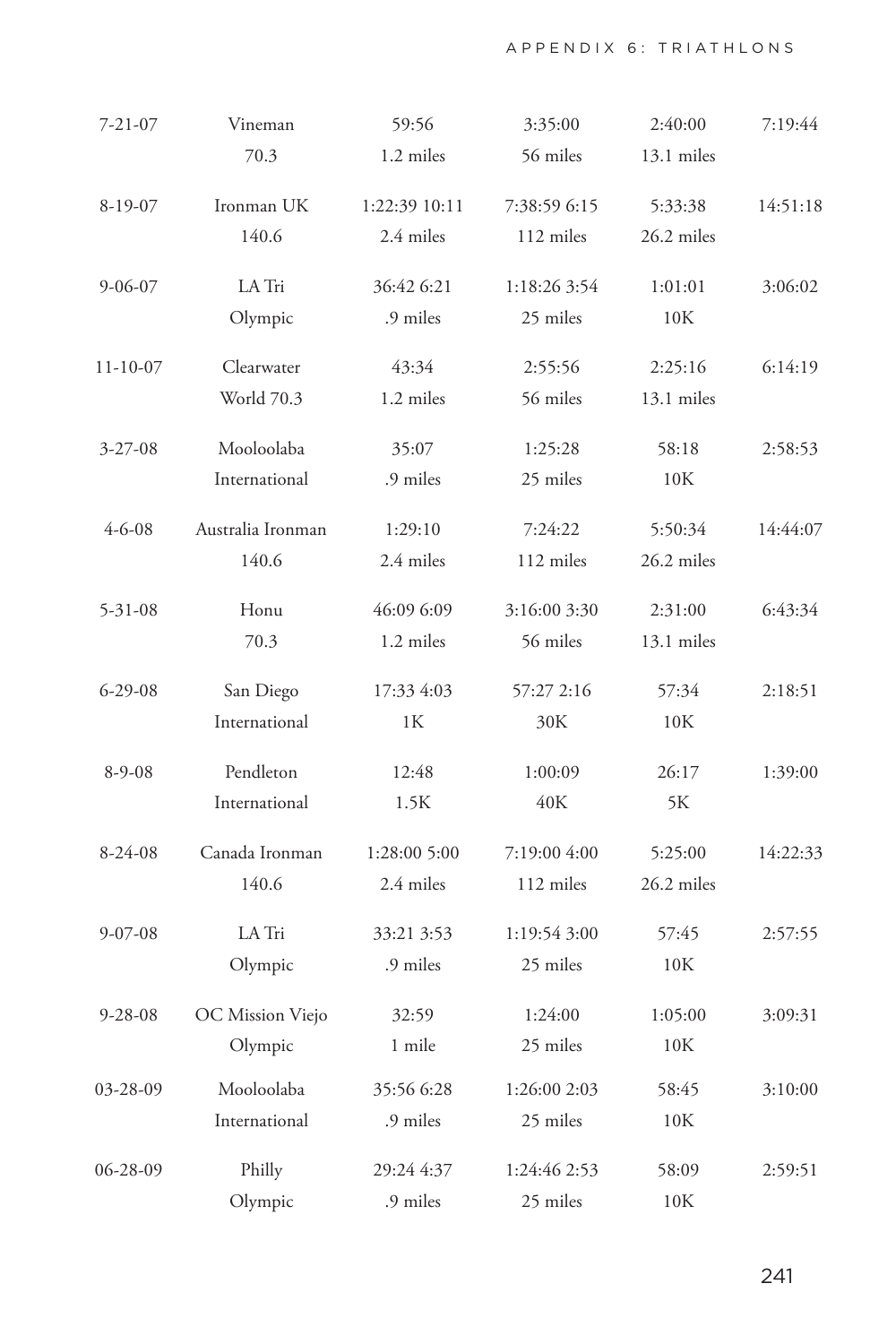## JACK DALY'S LIFE BY DESIGN

| $07 - 12 - 09$ | Carlsbad                                                                             | 20:00                                    | 50:00        | 26:00   | 1:36     |  |
|----------------|--------------------------------------------------------------------------------------|------------------------------------------|--------------|---------|----------|--|
|                | Sprint                                                                               | 1К                                       | 25K          | 5Κ      |          |  |
| 09-13-09       | DC                                                                                   | 32:00                                    | 1:15:00      | 60:00   | 2:58     |  |
|                | Olympic                                                                              | 1 mile                                   | 25 miles     | 10K     |          |  |
|                |                                                                                      |                                          |              |         |          |  |
| $10-25-09$     | Austin 70.3                                                                          | 41:58:31                                 | 3:05:34      | 2:15:26 | 6:12:34  |  |
| 11-22-09       | Ironman Arizona                                                                      | 1:26:44 9:07                             | 6:53:01 5:03 | 5:50:00 | 14:24:40 |  |
|                | 2.4 miles                                                                            | 112 miles                                | 26.2 miles   |         |          |  |
|                |                                                                                      |                                          |              |         |          |  |
| $03 - 27 - 10$ | Oceanside 70.3                                                                       | 41:19                                    | 3:06:54      | 2:27:33 | 6:25:06  |  |
|                |                                                                                      |                                          |              |         |          |  |
| $04-11-10$     | Frogman 70.3                                                                         | 1:04:00                                  | 3:10:00      | 2:43:00 | 6:57:00  |  |
| $05 - 30 - 10$ | Ironman Brazil                                                                       | 1:18:28 4:46                             | 6:31:13 7:08 | 5:09:00 | 13:10:55 |  |
|                |                                                                                      |                                          |              |         |          |  |
| $06 - 27 - 10$ | Philly Olympic                                                                       | 27:00                                    | 1:20:00      | 57:00   | 2:56:00  |  |
|                |                                                                                      |                                          |              |         |          |  |
| 08-29-10       | Chicago Olympic                                                                      | 30:00                                    | 1:15:00      | 1:10:00 | 3:09:00  |  |
| $11 - 28 - 10$ | Ironman Cozumel                                                                      | 1:29:00                                  | 7:03:00      | 5:15:00 | 14:00:00 |  |
|                |                                                                                      |                                          |              |         |          |  |
| $03-05-11$     | Ironman New Zealand                                                                  | 1:23:52                                  | 7:00:01      | 4:51:14 | 13:35:06 |  |
| $04 - 10 - 11$ | Ironman South Africa                                                                 | 1:26:00                                  | 6:26:00      | 5:14:00 | 13:19:00 |  |
|                |                                                                                      | *Note: Podium finish-third in age group. |              |         |          |  |
| 06-04-11       | Honu 70.3                                                                            | 44:09                                    | 3:04:00      | 2:16:00 | 6:14:25  |  |
|                |                                                                                      |                                          |              |         |          |  |
| $06 - 26 - 11$ | Philly Olympic                                                                       | 30:00                                    | 1:20:00      | 53:00   | 2:53:00  |  |
| $09 - 25 - 11$ | Orangeman 70.3                                                                       | 47:44                                    | 3:29:00      | 2:31:00 | 6:47:00  |  |
|                |                                                                                      |                                          |              |         |          |  |
| $10-08-11$     | Myrtle Beach 70.3                                                                    | 49:00                                    | 3:00:00      | 2:05:00 | 6:01:00  |  |
| 03-04-12       | Ironman                                                                              | 52:47                                    | 3:08:00      | 2:10:00 | 6:25:49  |  |
|                | New Zealand (70.3 Alt)                                                               |                                          |              |         |          |  |
|                |                                                                                      |                                          |              |         |          |  |
| 03-25-12       | Ironman                                                                              | 1:41:52                                  | 6:17:54      | 5:44:18 | 13:56:45 |  |
|                | **** Thirty-eight triathlons to date, beginning 3/14/04 ****<br>Melbourne, Australia |                                          |              |         |          |  |